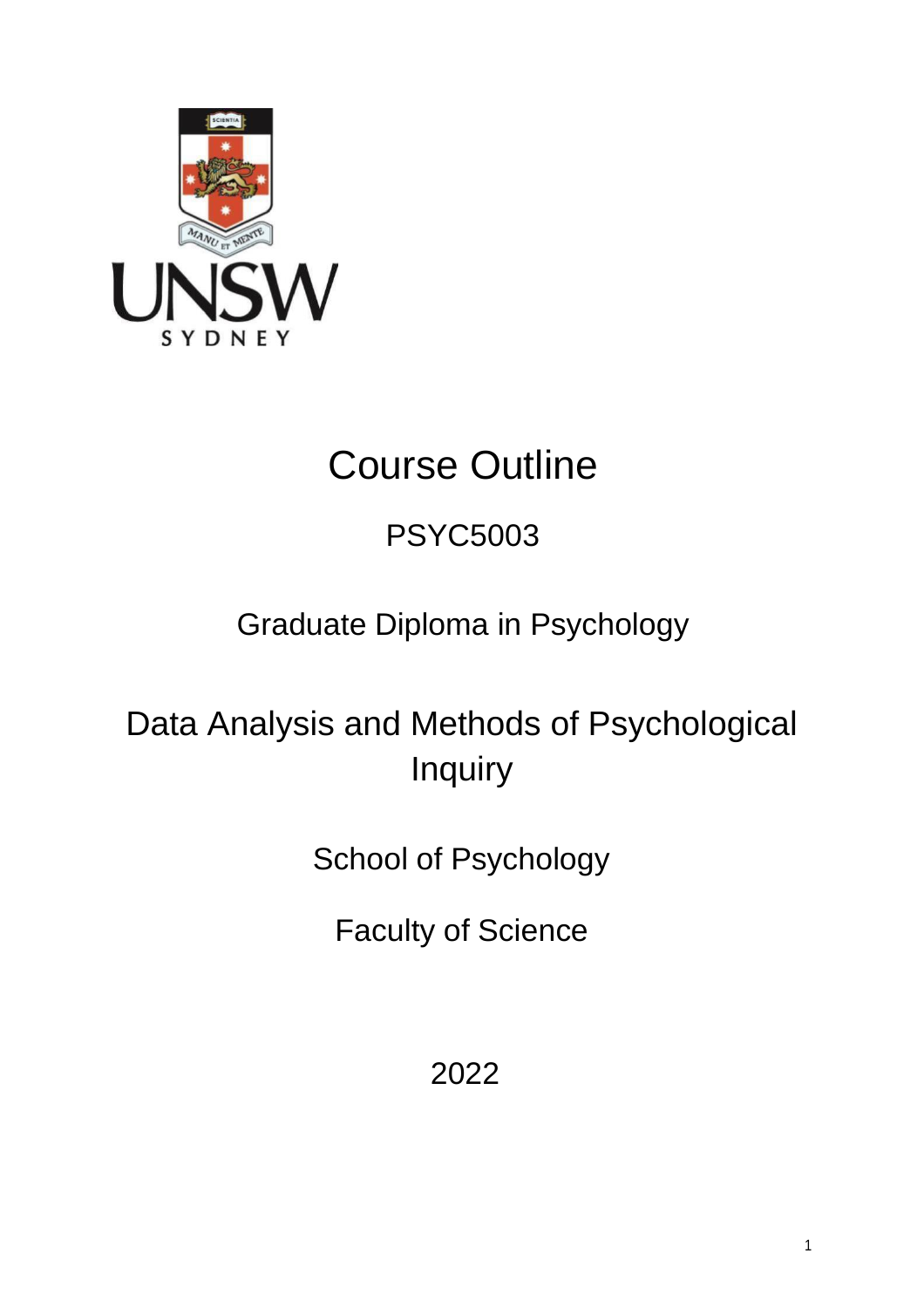### **1. Staff**

| <b>Position</b>    | <b>Name</b> | <b>Email</b> | <b>Consultation</b><br>times and<br><b>locations</b> | <b>Contact</b><br><b>Details</b> |
|--------------------|-------------|--------------|------------------------------------------------------|----------------------------------|
| Course<br>Convenor |             |              | Email                                                | Email                            |

## **2. Course information**

| Units of credit:                     |                                                                                                                                  |
|--------------------------------------|----------------------------------------------------------------------------------------------------------------------------------|
| Pre-requisite(s):                    | Program Pre-requisite: Bachelor's Degree of any kind (Australian<br>Qualification standard or equivalent), PSYC5001 and PSYC5002 |
| <b>Teaching times and locations:</b> | Online                                                                                                                           |

#### **2.1 Course summary**

This course provides students with knowledge about the characteristics of science, scientific method, experimental design and data analysis in behavioural sciences. It provides a comprehensive foundation in critical thinking, enabling students to design and execute experiments, analyse and interpret the results, scrutinise and critically evaluate published research and discriminate between evidence-based information and pseudoscience. The course progresses from a discussion of different methodological approaches and data collection techniques to descriptive statistics, foundation of hypothesis testing and the introduction of specific statistical tests.

#### **2.2 Course aims**

This course deals with the foundational knowledge about research methods and statistics in psychology. It aims to provide the tools necessary to develop systematic, critical and analytical scientific thinking to understand the basic research methods in psychology. The course aims to introduce students to be able to perform basic statistical analysis procedures, draw defensible conclusions and assess the validity of conclusions based on statistical analysis of experimental data.

### **2.3 Course learning outcomes (CLO)**

At the successful completion of this course the student should be able to:

- 1. Demonstrateknowledge and understanding of psychology as a scientific discipline including the principles of evidence-based research in psychology and the major concepts and historical trends in statistics and research methods for behavioural sciences.
- 2. Demonstrate an advanced understanding of current research methods and statistics in behavioural sciences enabling you to appropriately design, analyse and makeappropriate evidence-based conclusions.
- 3. Demonstrate advanced critical thinking skills with a focus on evidence-based researchand data analysis enabling you to scrutinise information based on research methods and statistical analysis of experimental results.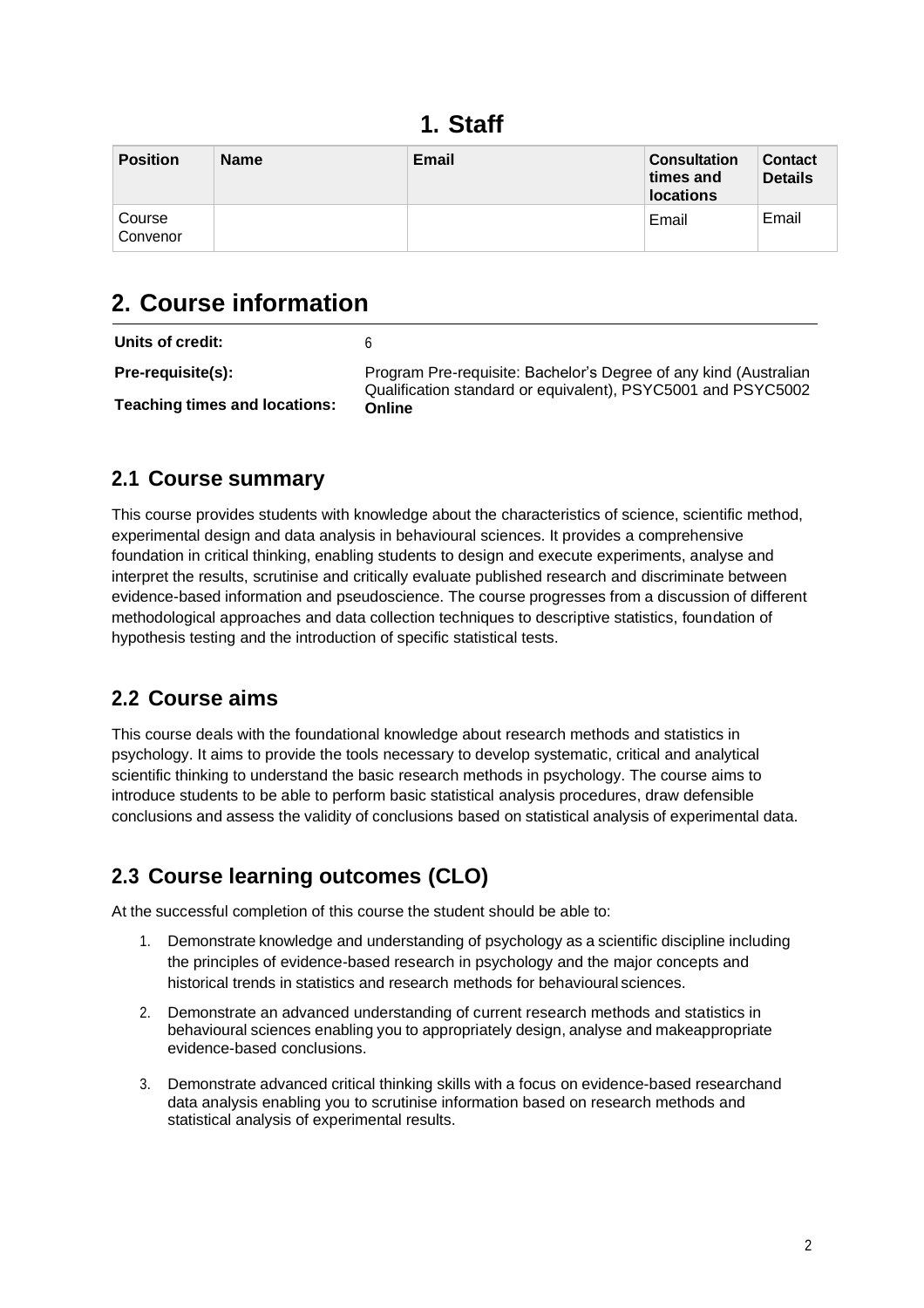- 4. Develop an understanding of the values, experimental and professional ethics in behavioural sciences research, enabling you to reflect on values that are the underpinnings of psychology as a scientific discipline
- 5. Develop effective communication skills enabling you to clearly describe anddiscuss the outcomes of experimental research and data analysis.
- 6. Demonstrate and apply knowledge about statistics and research methods in behavioural sciences to a broader framework, enabling you to apply principles of empirical research in behavioural sciences to problem solving in everyday life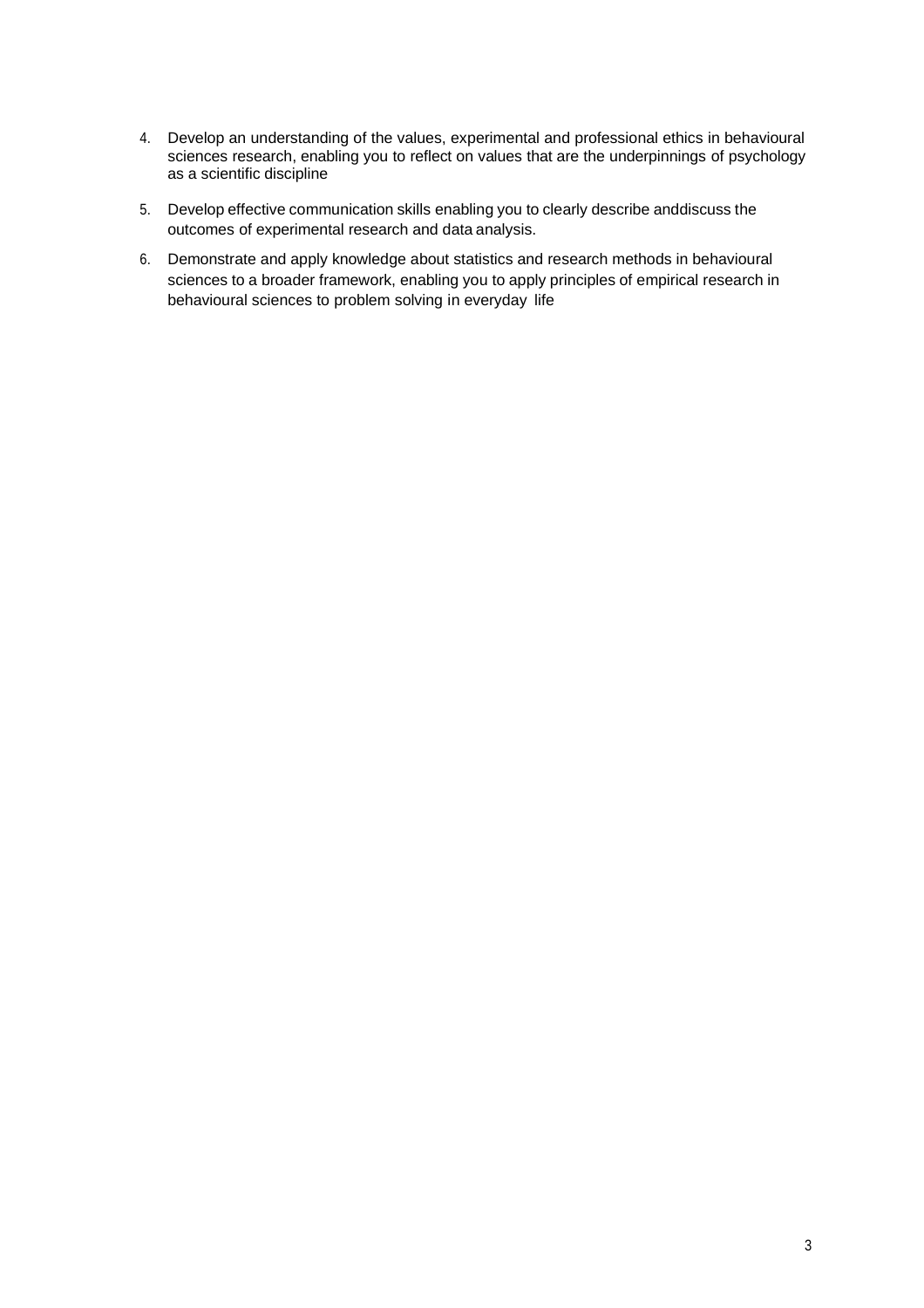|            | <b>Program Learning Outcomes</b>                                                               |                                                                                    |                                                   |                                       |                                                       |                  |                                                                                           |
|------------|------------------------------------------------------------------------------------------------|------------------------------------------------------------------------------------|---------------------------------------------------|---------------------------------------|-------------------------------------------------------|------------------|-------------------------------------------------------------------------------------------|
| <b>CLO</b> | 1. Knowledge                                                                                   | 2. Research<br>Methods                                                             | 3. Critical Thinking<br><b>Skills</b>             | 4. Values and<br>Ethics               | 5.<br>Communication,<br>Interpersonal and<br>Teamwork | 6. Application   | <b>Assessment</b>                                                                         |
| 1.         | Lectures<br><b>Tutorials</b><br>Online activities<br>Readings<br>Formative revision<br>quizzes | <b>Tutorials</b><br>Online activities<br>Readings<br>Formative revision<br>quizzes | <b>Tutorials</b><br>Online activities<br>Readings | <b>Tutorials</b><br>Online activities | Tutorials<br>Q and A forum                            |                  | Secured quizzes<br><b>Research Article</b><br>Critique<br><b>Research Study</b><br>Design |
| 2.         |                                                                                                | <b>Tutorials</b><br>Online activities<br>Readings<br>Formative revision<br>quizzes | <b>Tutorials</b><br>Online activities             | <b>Tutorials</b><br>Online activities | <b>Tutorials</b>                                      | <b>Tutorials</b> | Secured quizzes<br><b>Research Article</b><br>Critique<br><b>Research Study</b><br>Design |
| 3.         | <b>Tutorials</b><br>Online activities                                                          |                                                                                    | <b>Tutorials</b><br>Online activities<br>Readings | <b>Tutorials</b><br>Online activities |                                                       |                  | Secured quizzes<br><b>Research Article</b><br>Critique<br><b>Research Study</b><br>Design |
| 4.         |                                                                                                | <b>Tutorials</b><br>Online activities                                              |                                                   | <b>Tutorials</b><br>Online activities |                                                       |                  | Secured quizzes<br>Research Article                                                       |

## **2.4 Relationship between course and program learning outcomes and assessments**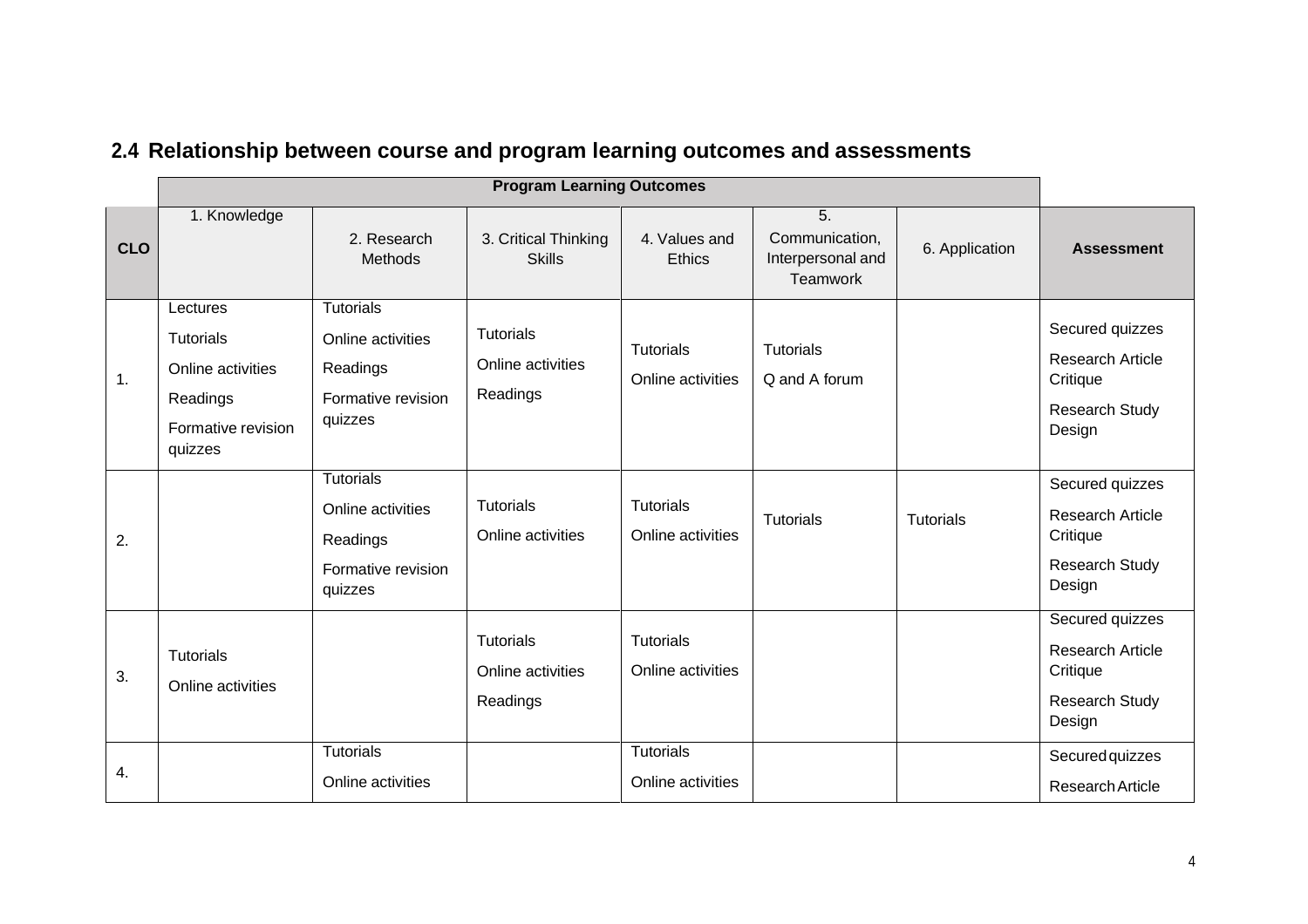|    |                                                                |           |                                |           | Critique<br><b>Research Study</b><br>Design                                               |
|----|----------------------------------------------------------------|-----------|--------------------------------|-----------|-------------------------------------------------------------------------------------------|
| 5. |                                                                | Tutorials | Tutorials<br>Online activities |           | <b>Research Article</b><br>Critique<br><b>Research Study</b><br>Design                    |
| 6. | Online activities<br>Readings<br>Formative revision<br>quizzes |           | <b>Tutorials</b>               | Tutorials | Secured quizzes<br><b>Research Article</b><br>Critique<br><b>Research Study</b><br>Design |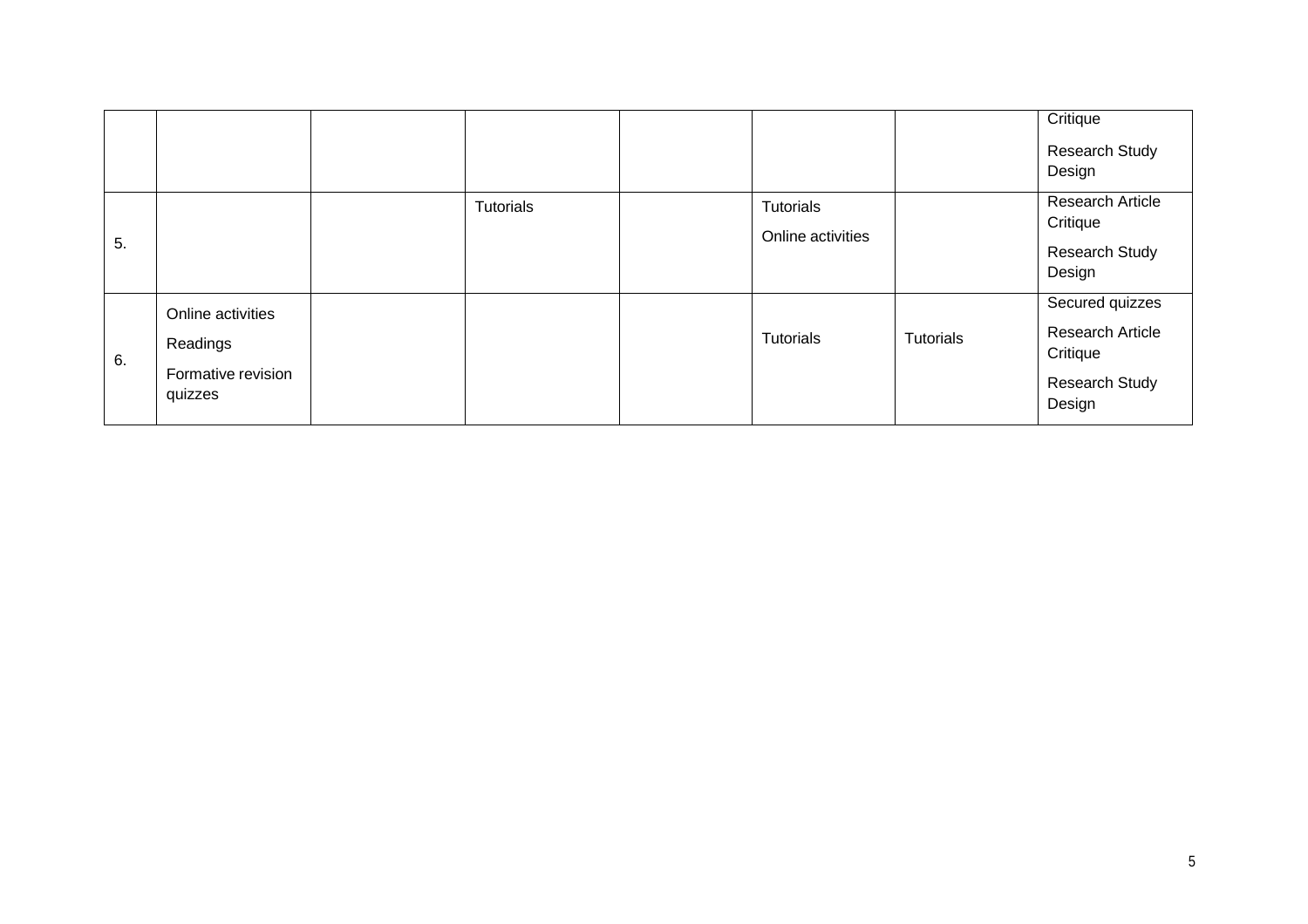## **3. Strategies and approaches to learning**

#### **3.1 Learning and teaching activities**

This is a fully online course, all materials, lectures and tutorials are delivered through Moodle.

The course web page is available through the e-learning Moodle site: [https://moodle.telt.unsw.edu.au/login/index.php.](https://moodle.telt.unsw.edu.au/login/index.php) Login with your student number and password, and follow the links to the PSYC page.

The course will be delivered over six weeks, covering six major topic areas. The major topics will be delivered in Weeks 1 to 6, with a new topic presented each week. Students are expected to engage with all materials delivered each week. There will be a combination of formative and summative assessments throughout the course. The expected level of engagement is 18-19 hours per week, including preparation for the "secured" quizzes and written assessments.

Each week students can expect the following:

**Lectures** will be digitally recorded. Links to the lecture recordings will be available on the course web page. Lecture slides will be also available on the Moodle course page. This will be broken down into 5 or 6 lectures covering the main concepts for each sub-topic of the week

**Online Tutorials** will be held in weeks 1-6. There are six (6), two (2) hour tutorials delivered through Blackboard Collaborate on the Moodle course page each week. All tutorials will be live streamed for synchronous participation and recorded for asynchronous participation, should a student be unable to join the synchronous tutorial at the designated time. Students will be able access the recorded tutorials, for the remainder of the course. Tutorial discussions are based on lecture content and readings. In order to participate in class discussions, you will need to prepare for tutorials by reviewing the available materials.

**Online activities:** Each week there will be a range of online activities, including formative revision quizzes, interactive learning modules using a range of adaptive learning platforms, H5P and MindTap textbook resources. These activities will allow students to explore the topics of the week in greater depth and provide formative assessment for the students and revisionopportunities.

**Readings:** There will be assigned readings each week that cover the major topic of the week. Students will need to complete the readings in order to prepare for the online tutorials.

**The Q and A Discussion Forum** provides students with an opportunity to question and clarify the concepts and ideas mentioned in the lectures. Students are strongly encouraged to engage with this forum by posting questions or comments, and reading, answering, or replying to other student's posts to enhance understanding of the content, critical thinking, and written communication skills.

Formative topic revision quizzes are available for students that provide an opportunity to evaluate understanding of course material on a weekly basis. Timely completion of the weekly quizzes will assist students in gaining a proper understanding of each topic so that this knowledge can be built on in future content. The formative revision quizzes will be available through the MindTap section available on the Moodle course page. **NB: These formative quizzes do not contribute to the student's final grade and are not to be confused with the "secured weekly quizzes".**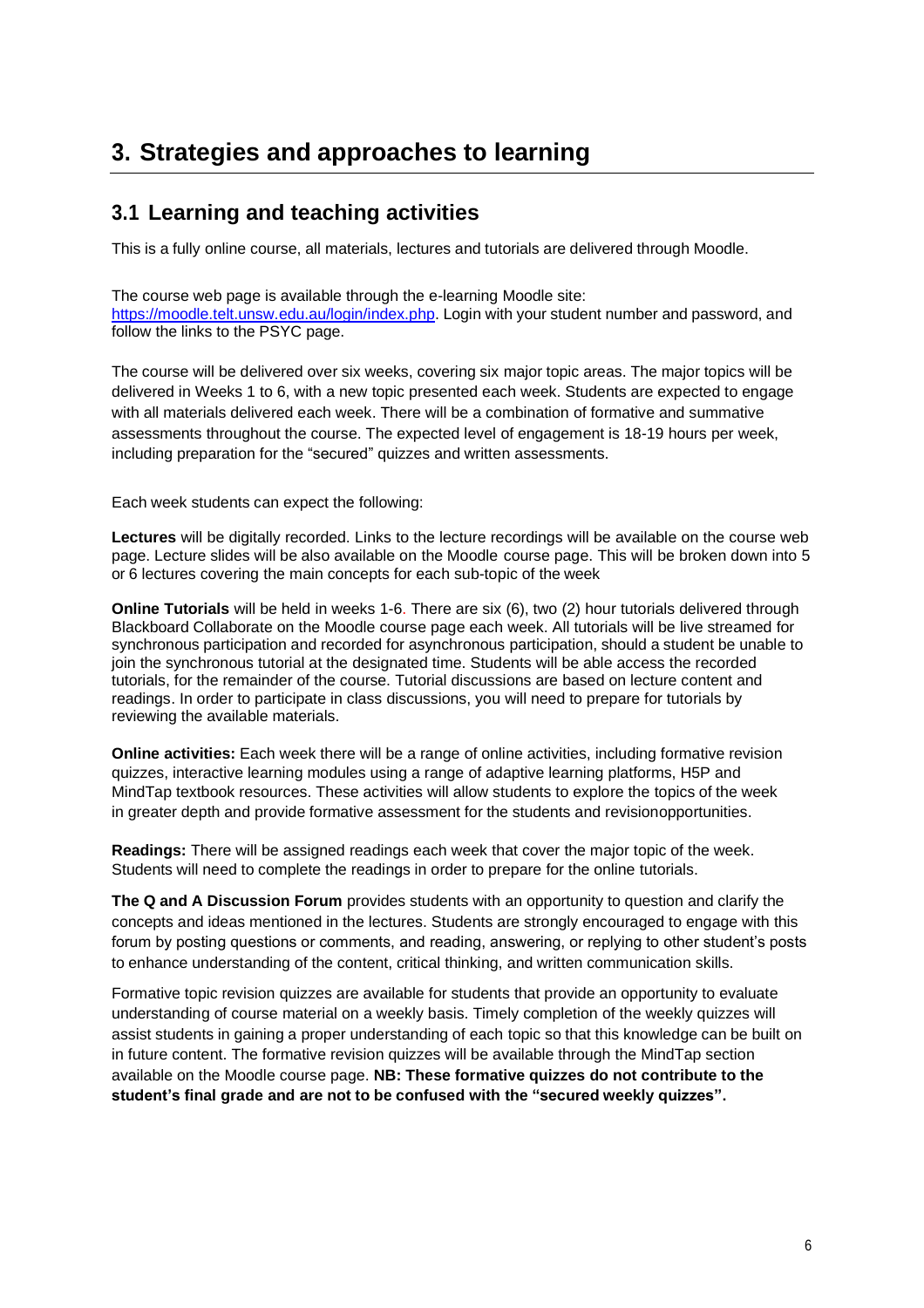#### **3.2 Expectations of students**

Moodle contains lectures, tutorials, content topic materials, assessment materials, and any updated information. You are expected to check Moodle regularly. You are also expected to regularly check your UNSW email. All news updates and announcements will be made on the 'Announcements' forum on the Moodle page and/or by email. It is the student's responsibility to check Moodle and their student emails regularly to keep up to date.

Given that the course content and all assessable components are delivered online, it is the responsibility of the student to ensure that they have access to a computer with a stable internet connection and a browser capable of handling the features of the Moodle eLearning website and any of its content. There will be no special consideration granted due to internet connection or computer issues arising from personal technical issues. If an internet disconnection takes place during an assessment/exam, there will be no way of changing a mark and these will be allocated according to the progress that was saved. To help students establish whether or not their computer/internet access is suitable for the online exam/s, a test quiz is available. This quiz will not contribute to final marks and will be able to be completed multiple times in order to test computer/internet connection prior to assessments/exams.

NOTE: THIS COURSE REQUIRES SIGNIFICANT WEEKLY ASSESSABLE ENGAGEMENT THROUGH MOODLE. Students are expected to engage with all materials delivered each week. There will be a combination of formative and summative assessments throughout the course. **The expected level of engagement is on average 18-19 hours per week** (in the 6-week term). Average engagement levels are as follows (a) **2-2.5 hours** of engagement with the lecture content (5-6 lectures per week); (b) Tutorial attendance, **3 hours** per week including preparation for the tutorial discussion. Note we recommend that you complete the synchronous tutorial, however completion of the recorded asynchronous tutorial will also be accepted; (c) **4.5 hours** to complete the assigned activities, including revision modules; (d) **4.5 hours** to complete the assigned weekly readings that accompany the content for each lecture topic; (e) **4-5 hours** to complete the weekly assessments (secured quizzes) and prepare for the major assessments.

**Under no circumstances will employment be accepted as an excuse not to meet expectations for class participation or assessments.** Remember, the term times are very short, so it is your responsibility to ensure that you do not fall behind with the ongoing assessment demands of the course.

**Tutorial Attendance**: Attendance and participation in tutorials is compulsory, and a register will be recorded at the beginning of each tutorial. All tutorials will be delivered in an online mode, through Blackboard Collaborate, given that this is a fully online course, it is understood that some students may be unavailable at the designated live tutorial time. Therefore, students will be required to participate in the tutorial in either a synchronous (as the tutorial is streamed live) or asynchronous (a recorded version of the tutorial).

NB: Engagement with online tutorials and timely completion of asynchronous online tutorials is essential in accordance with UNSW Assessment Implementation Procedure.

It is expected that students are aware of UNSW Assessment policy and understand how to apply for special consideration within the framework of the Graduate Diploma Special consideration policies and procedures if they are unable to complete an assignment/exam due to illness and/or misadventure.

It is expected that students have read through the Graduate Diploma in [Psychology](https://www.psy.unsw.edu.au/sites/all/files/5331%20GUIDE%20-%202019.pdf) (5331) Guide.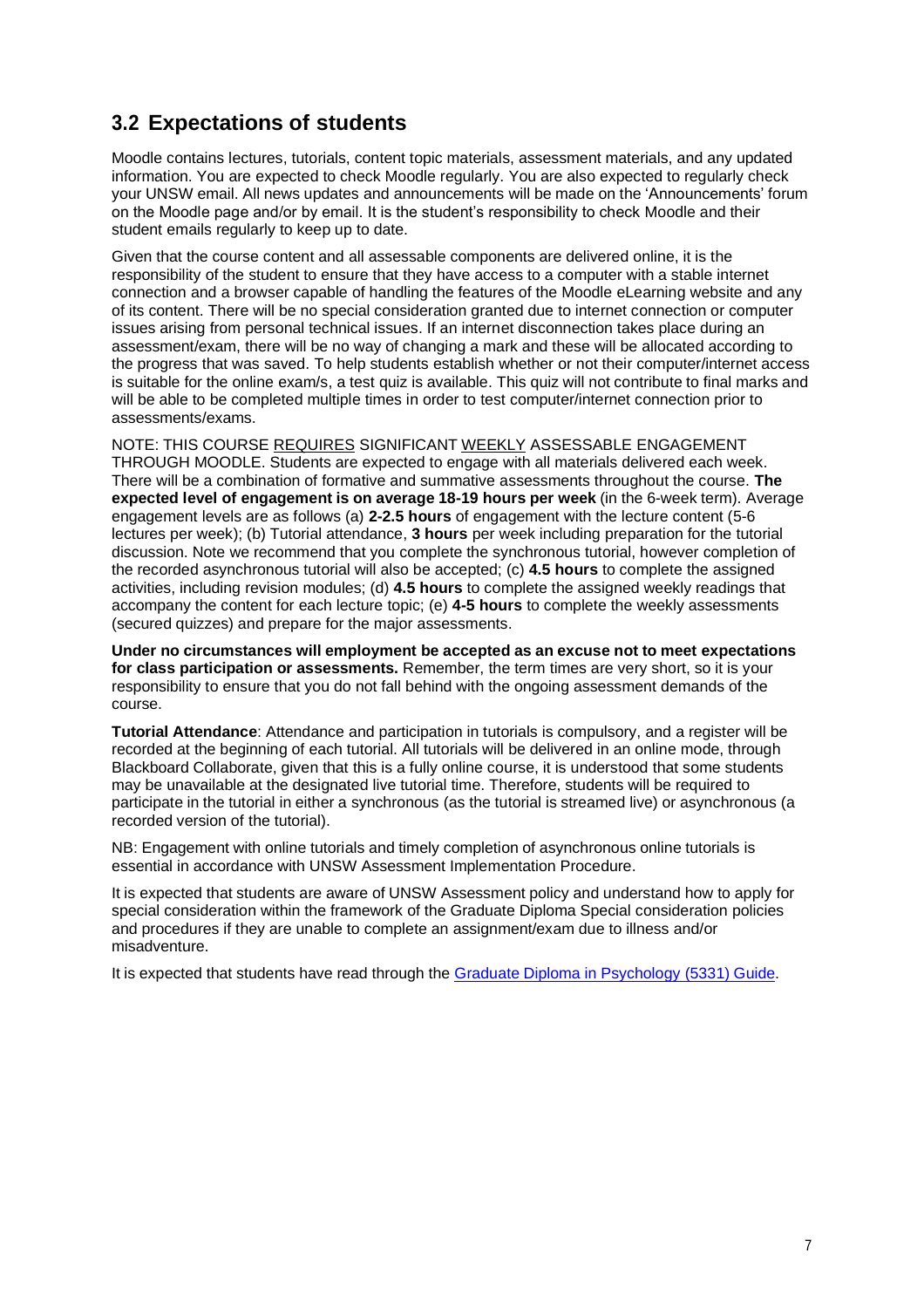#### **4. Course schedule and structure**

Each week this course typically consists of 2-2.5hours of lecture material, 2 hours of face to face tutorials, and 4.5 hours of online activities. Students are expected to take an additional 5-6 hours each week of self-determined study to complete assessments, readings, and exam preparation.

| <b>Week</b>       | Lecture topic/s                                                                                                                                                                                                                                                      | <b>Tutorial/lab topics</b>                                                                                                                                                                                                                                                                                                       | <b>Online modules</b>                                              | Self-determined<br>activities                                                                                  |
|-------------------|----------------------------------------------------------------------------------------------------------------------------------------------------------------------------------------------------------------------------------------------------------------------|----------------------------------------------------------------------------------------------------------------------------------------------------------------------------------------------------------------------------------------------------------------------------------------------------------------------------------|--------------------------------------------------------------------|----------------------------------------------------------------------------------------------------------------|
| Week <sub>1</sub> | <b>Research Methods: Introduction to research</b><br>Lecture 1 and 2: Critical thinking and The<br>Scientific Method<br>Lecture 3 and 4: The Assumptions and Goals<br>of Science<br>Lecture 5 and 6: Is all Science created equal?<br>Applying the Scientific Method | Online tutorial discussion based on lectures and<br>readings. Students will discuss the nature of<br>critical thinking, the scientific method and its<br>application in behavioural sciences. In addition,<br>students will define and identify independent and<br>dependent variables in experiments                            | Online activities<br>based on lectures<br>and assigned<br>readings | Formative revision<br>quizzes<br>Additional textbook<br>readings<br>Additional textbook<br>resources (Mindtap) |
| Week 2            | <b>Research Methods:</b><br>Lecture 1 and 2: Reliability<br>Lecture 3 and 4: Validity<br>Lecture 5 and 6: Threats to Validity                                                                                                                                        | Online tutorial discussion based on lectures and<br>readings. Students will discuss the concepts of<br>reliability, validity and the treats to validity.<br>Students will understand the difference between<br>reliability and validity. Students will understand<br>the confounding variable problem in scientific<br>research. | Online activities<br>based on lectures<br>and assigned<br>readings | Formative revision<br>quizzes<br>Additional textbook<br>readings<br>Additional textbook<br>resources (Mindtap) |
| Week <sub>3</sub> | <b>Research Methods:</b><br>Lecture 1 and 2: Types of research designs and<br>Non-experimental research<br>Lecture 3 and 4: Types of experimental designs<br>Lecture 5 and 6: Types of experimental designs                                                          | Online tutorial discussion based on lectures and<br>readings. Students will discuss the selection of<br>participants for research studies and different<br>types of experiments. Students will be able to<br>identify the strengths and weaknesses of these<br>research designs.                                                 | Online activities<br>based on lectures<br>and assigned<br>readings | Formative revision<br>quizzes<br>Additional textbook<br>readings<br>Additional textbook<br>resources (Mindtap) |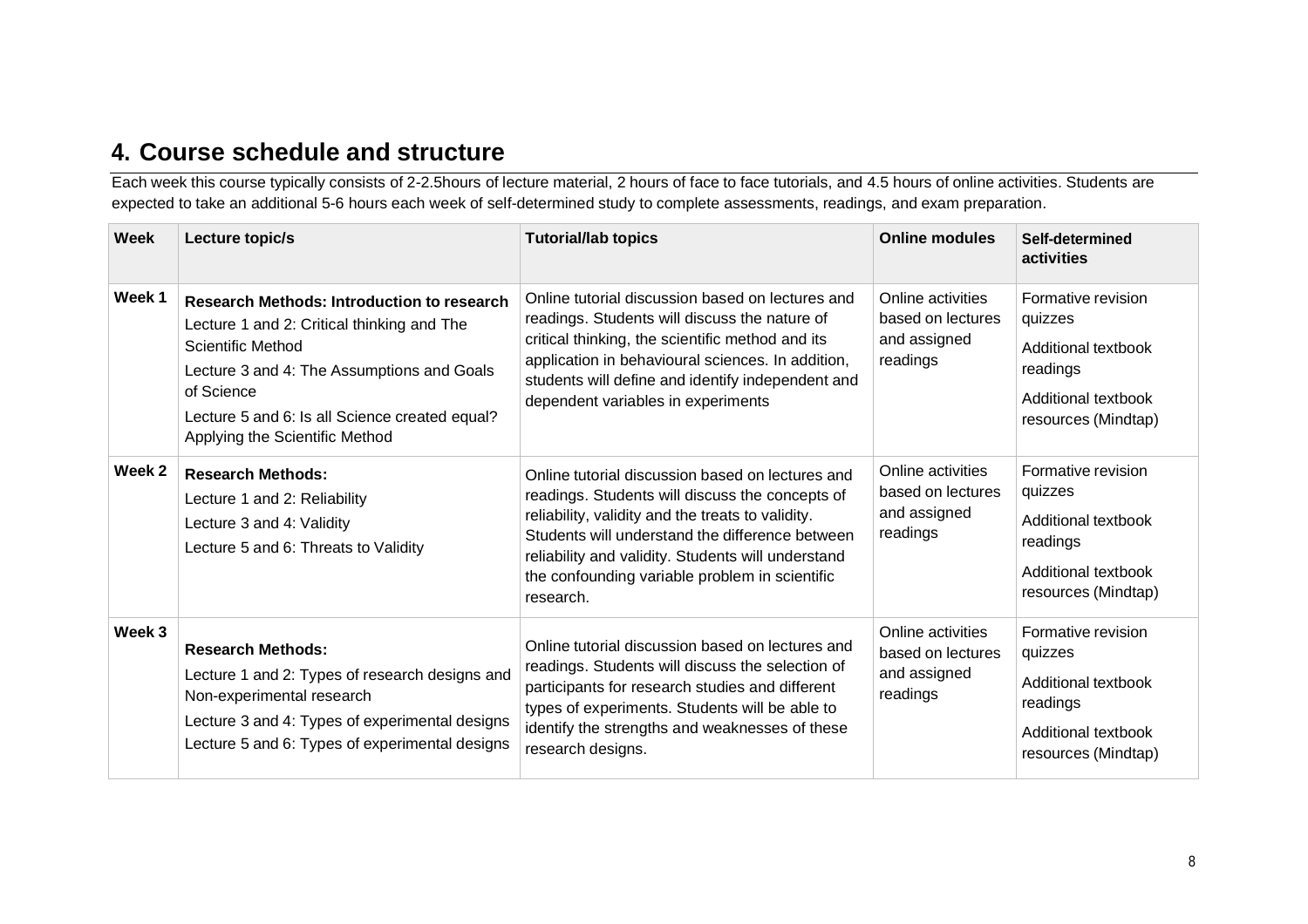| Week 4            | <b>Statistics: Descriptive statistics</b><br>Lecture 1 and 2: Measures of central tendency<br>and measures of variability<br>Lecture 3 and 4: z-scores and standardised<br>distributions<br>Lecture 5 and 6: Samples, populations and the<br>distribution of sample means      | Online tutorial discussion based on lectures and<br>readings. Students will discuss how to place data<br>in a frequency distribution table or graph that<br>shows the exact number of scores in each<br>category on the scale of measurement. Various<br>types of graphs used to summarise and organise<br>data will also be introduced | Online activities<br>based on lectures<br>and assigned<br>readings | Formative revision<br>quizzes<br>Additional textbook<br>readings<br>Additional textbook<br>resources (Mindtap) |
|-------------------|--------------------------------------------------------------------------------------------------------------------------------------------------------------------------------------------------------------------------------------------------------------------------------|-----------------------------------------------------------------------------------------------------------------------------------------------------------------------------------------------------------------------------------------------------------------------------------------------------------------------------------------|--------------------------------------------------------------------|----------------------------------------------------------------------------------------------------------------|
| Week <sub>5</sub> | <b>Summarising and Presenting Data</b><br>Lecture 1 and 2: Frequency distributions<br>Lecture 3 and 4: Histograms for nominal and<br>ordinal data<br>Lecture 5 and 6: Types of graphs                                                                                          | Online tutorial discussion based on lectures and<br>readings. Students will discuss the concepts and<br>definitions of probability that are needed for an<br>introduction of inferential statistics, including how<br>to use probability to demonstrate that some<br>outcomes are more likely than others.                              | Online activities<br>based on lectures<br>and assigned<br>readings | Formative revision<br>quizzes<br>Additional textbook<br>readings<br>Additional textbook<br>resources (Mindtap) |
| Week 6            | <b>Statistics: Inferential statistics and</b><br>hypothesis testing<br>Lecture 1 and 2: Uncertainty and errors in<br>hypothesis testing<br>Lecture 3 and 4: p-values, effect sizes and<br>confidence intervals<br>Lecture 5 and 6: Sample size and statistical<br>significance | Online tutorial discussion based on lectures and<br>readings. In this module the Students will discuss<br>the foundations of inferential statistics and<br>procedures that are used in behavioural science<br>research                                                                                                                  | Online activities<br>based on lectures<br>and assigned<br>readings | Formative revision<br>quizzes<br>Additional textbook<br>readings<br>Additional textbook<br>resources (Mindtap) |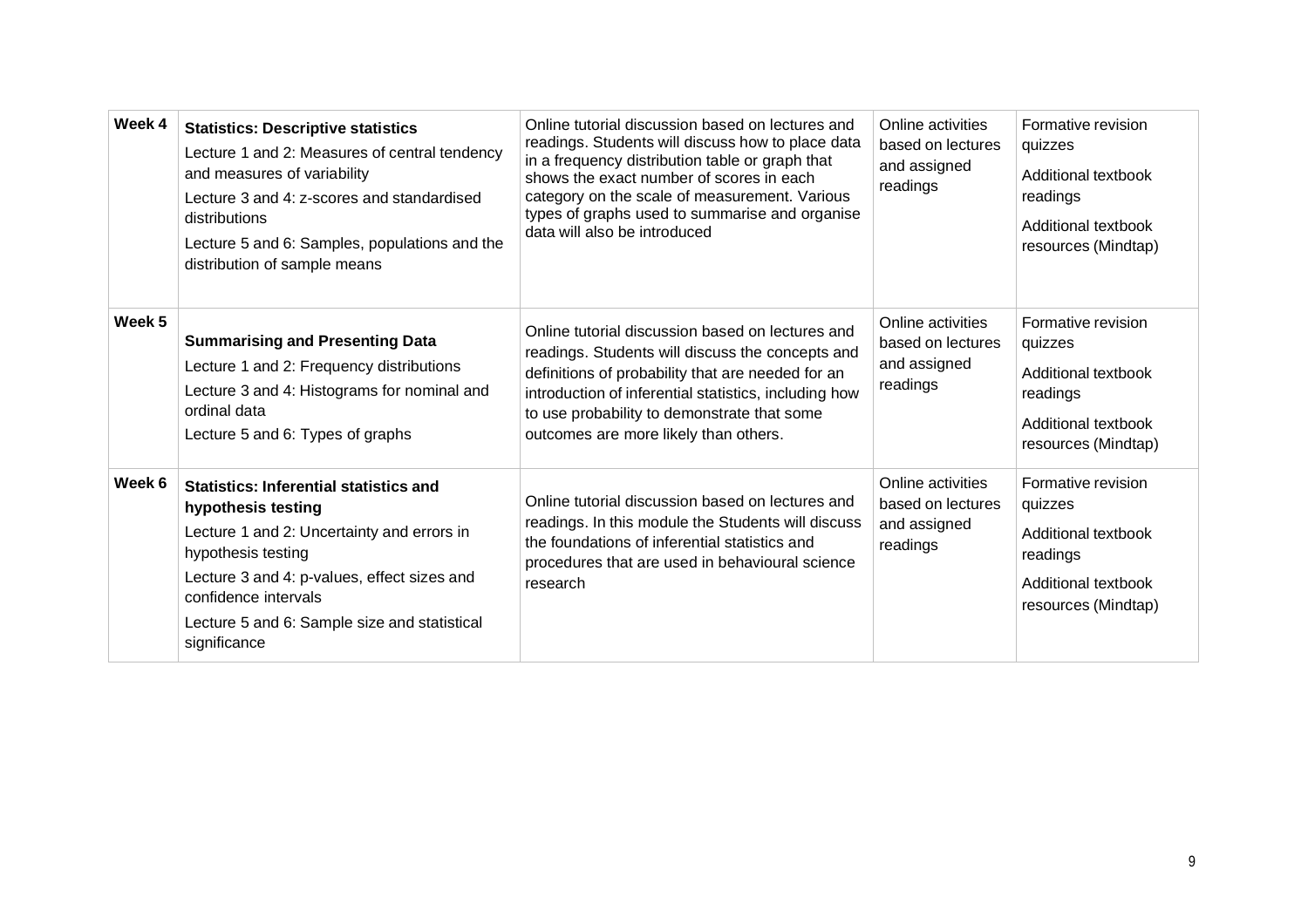## **5. Assessment**

#### **5.1 Assessment tasks**

All assessments in this course have been designed and implemented in accordance with UNSW Assessment Policy

| <b>Assessment task</b>                                            | Length                          | Weight | <b>Mark</b> | Due date (normally<br>midnight on due<br>date)                |
|-------------------------------------------------------------------|---------------------------------|--------|-------------|---------------------------------------------------------------|
| <b>Assessment 1: "Secured" Quizzes</b><br>(cumulative assessment) | 20 MCQ<br>questions<br>per quiz | 20%    | 20          | Sunday 11:59pm<br>week of release<br>(Weeks 1, 2, 3, 4, 5, 6) |
| <b>Assessment 2: Research Article</b><br>Critique                 | 750 words                       | 40%    | 100         | Sunday Week 3                                                 |
| <b>Assessment 3: Research Study</b><br>Design                     | $1500$ words                    | 40%    | 100         | Sunday Week 6                                                 |

**Assessment 1:** "Secured" Quizzes (cumulative assessment): Students will be required to complete 5 quizzes under official exam conditions. These quizzes will cover the content of the **lectures and readings.** The quizzes will be held in weeks 1-6 and will cover content presented in the current week. The "Secured" quizzes form part of a cumulative assessment. Each Quiz will include 20 multiple choice questions. The five highest marks will be counted towards the final grade.

**Assessment 2:** Research Article Critique: Students will be given a study that they will have to criticallyevaluate for its methodological soundness. Through open ended questions they will be asked to identify a number of concepts presented in the research methods lectures including the research question and hypothesis, experimental design, independent and dependent variables and confounding variables.

**Assessment 3:** Research Study Design**:** Students will be required to produce a document outlining a proposed research design to investigate an assigned research question based on a set of descriptive statistics. This will include an appropriate experimental design and how to collect the data. Students will be required to provide a justification for their chosen research study design based on the existing descriptive data, Students will need to present and summarise the provided descriptive data as part of their justification

**UNSW grading system:** <https://student.unsw.edu.au/grades>

**UNSW assessment policy:** <https://student.unsw.edu.au/assessment>

#### **5.2 Assessment criteria and standards**

Further details and marking criteria for each assessment will be provided to students closer to the assessment release date (see 4.1: UNSW Assessment Design Procedure).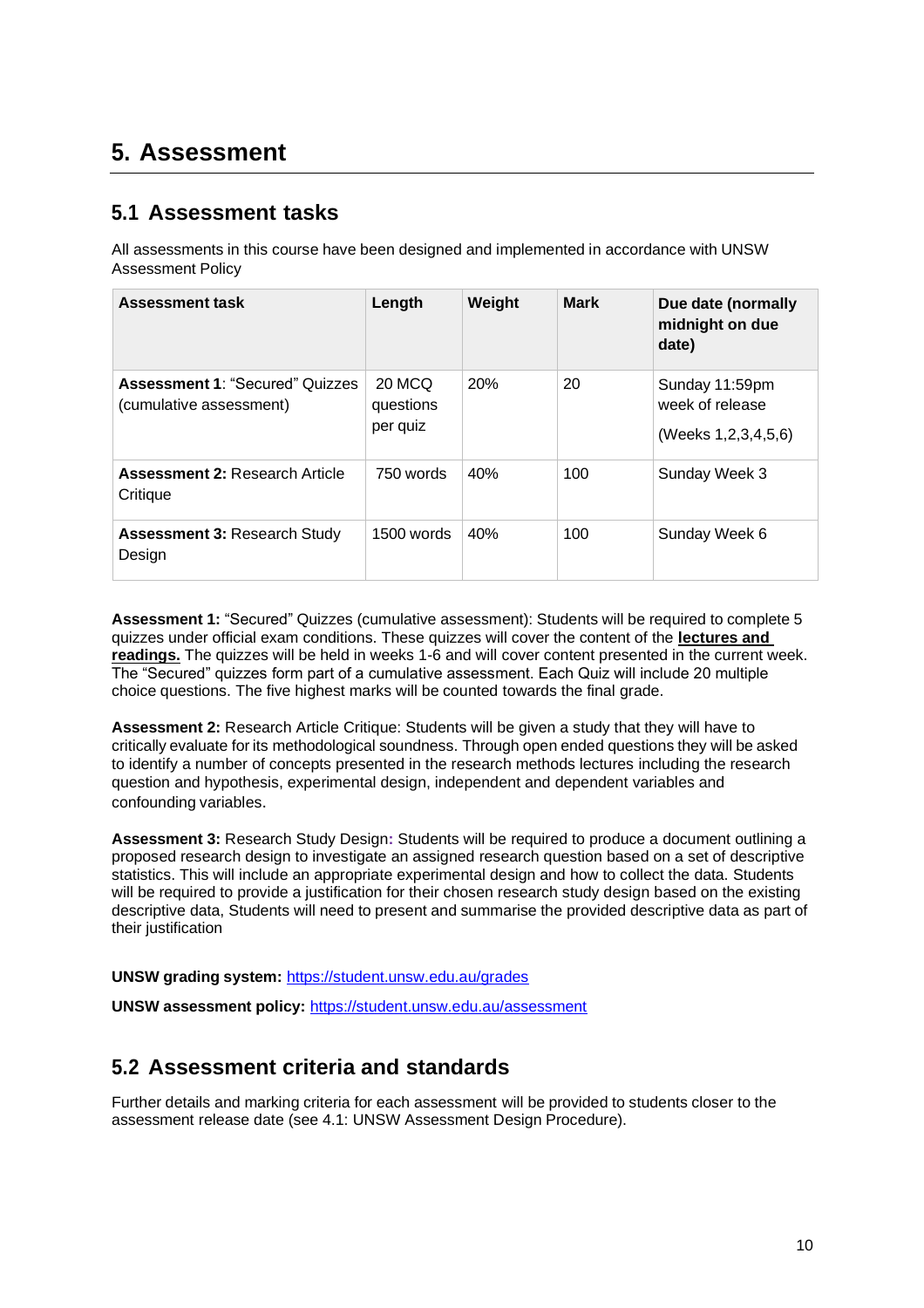#### **5.3 Submission of assessment tasks**

**Written assessments:** In accordance with UNSW Assessment Policy written pieces of assessment must be submitted online via Turnitin. No paper or emailed copies will be accepted.

**Late penalties**: deduction of marks for late submissions will be in accordance with School policy (see: Graduate Diploma in [Psychology](https://www.psy.unsw.edu.au/sites/all/files/5331%20GUIDE%20-%202019.pdf) (5331) Guide).

**Special Consideration:** Students who are unable to complete an assessment task by the assigned due date can apply for special consideration. Special consideration applications must be submitted through the special consideration portal available through myUNSW. *UNSW operates under a Fit to Sit/ Submit rule for all assessments. If a student wishes to submit an application for special consideration for an exam or assessment, the application must be submitted prior to the start of the exam or before an assessment is submitted. If a student sits the exam/ submits an assignment, they are declaring themselves well enough to do so.*

Students who have experienced significant illness or misadventure during the assessment period may be eligible. Only circumstances deemed to be outside of the student's control are eligible for special consideration (see - [https://student.unsw.edu.au/special-consideration\)](https://student.unsw.edu.au/special-consideration)

In the case of take-home assessment tasks, misadventure must occur for at least 3 consecutive days during the assessment period. If approved, students may be given an extended due date to complete take-home assessments

**Alternative assessments**: there will be no alternative assessments due to the intensive nature of the course. Please refer to the [Graduate Diploma in Psychology \(5331\)](https://www.psy.unsw.edu.au/sites/all/files/5331%20GUIDE%20-%202019.pdf) for policies and procedures relating to misadventure.

**Supplementary examinations:** Students may apply for a supplementary exam, providing that this is not an ongoing issue. If students are unable to engage in all aspects of the course for two weeks or longer, the will be required to submit an application to withdraw from the course without penalty. Please refer to the Graduate Diploma in [Psychology](https://www.psy.unsw.edu.au/sites/all/files/5331%20GUIDE%20-%202019.pdf) (5331) Guide for policies and procedures relating to misadventure.

#### **5.4. Feedback on assessment**

| <b>Assessment</b>                            | When                                   | Who                | Where     | <b>How</b> |
|----------------------------------------------|----------------------------------------|--------------------|-----------|------------|
| "Secured" Quizzes<br>(cumulative assessment) | Monday<br>following quiz<br>submission | Course<br>convenor | Gradebook | Moodle     |
| <b>Research Article Critique</b>             | 10 days<br>after the<br>due date       | Tutor              | Online    | Moodle     |
| Research Study Design                        | 10 days after<br>The due date          | Tutor              | Online    | Moodle     |

Feedback on all pieces of assessment in this course will be provided in accordance with UNSW Assessment Policy.

## **6. Academic integrity, referencing and plagiarism**

The APA (7th edition) referencing style is to be adopted in this course. Students should consult the publication manual itself (rather than third party interpretations of it) in order to properly adhere to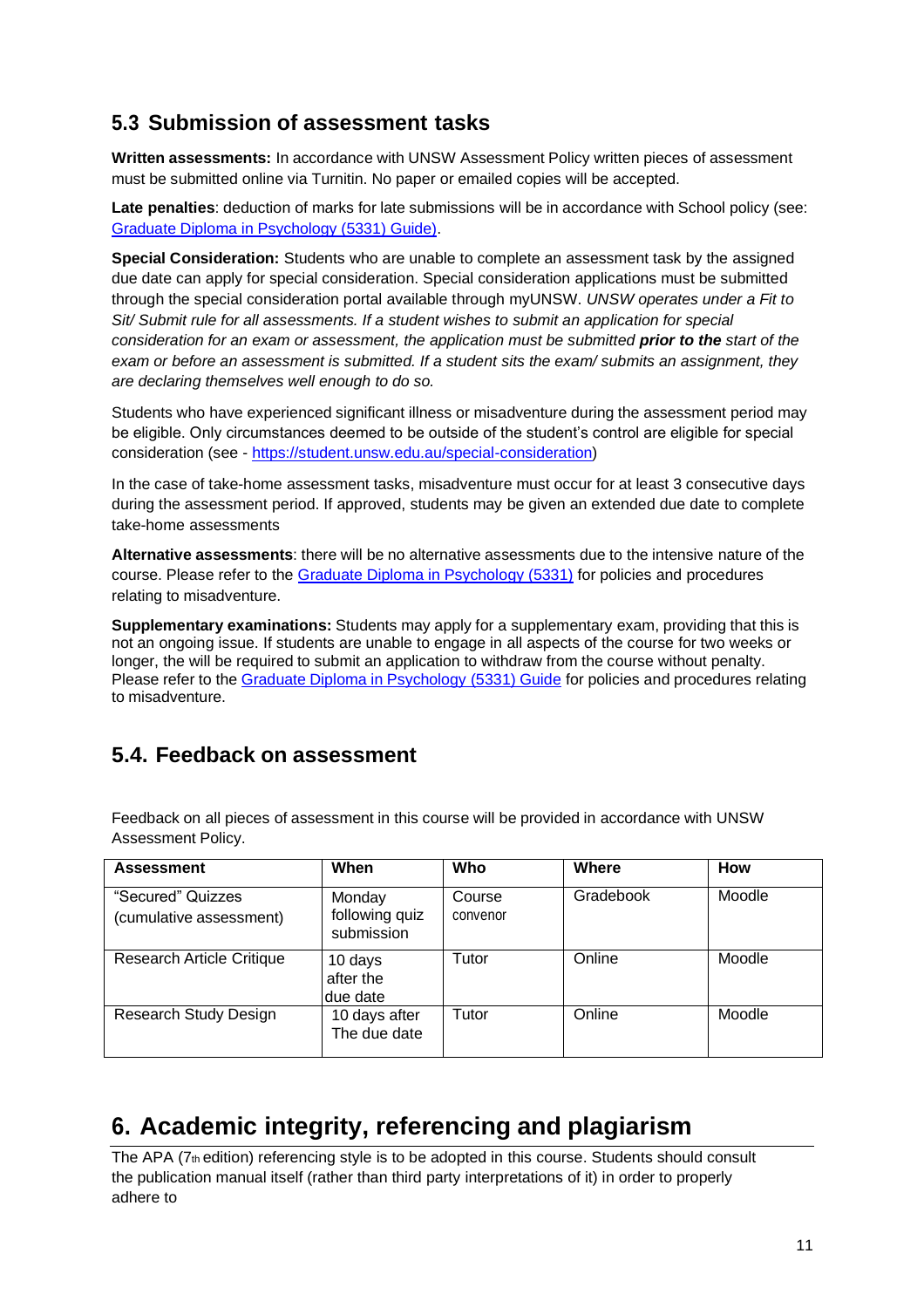APA style conventions. Students do not need to purchase a copy of the manual, it is available in the library or online.

**Referencing** is a way of acknowledging the sources of information that you use to research your [assignments.](http://www.apastyle.org/manual/index.aspx) You need to provide a reference whenever you draw on someone else's words, ideas or research. Not referencing other people's work can constitute plagiarism.

Further information about referencing styles can be located at https://student.unsw.edu.au/referencing

**Academic integrity** is fundamental to success at university. Academic integrity can be defined as a commitment to six fundamental values in academic pursuits**:** [honesty, trust, fairness, respect,](https://student.unsw.edu.au/referencing) responsibility and courage.*1* At UNSW, this means that your work must be your own, and others' ideas should be appropriately acknowledged. If you don't follow these rules, plagiarism may be detected in your work.

Further information about academic integrity and **plagiarism** can be located at:

- The *Current Students* site <https://student.unsw.edu.au/plagiarism>*,* and
- The *ELISE* training site http://subjectguides.library.unsw.edu.au/elise/presenting

The *Conduct and Integrity Unit* provides further resources to assist you to understand your conduct obligations as a student: [https://student.unsw.edu.au/conduct.](https://student.unsw.edu.au/conduct)

|  |  |  | 7. Readings and resources |  |
|--|--|--|---------------------------|--|
|  |  |  |                           |  |
|  |  |  |                           |  |

| <b>Textbook</b>                   | Research Methods for the Behavioral Sciences, 6th Edition.<br>Gravetter & Forzano (2019).                            |
|-----------------------------------|----------------------------------------------------------------------------------------------------------------------|
|                                   | E-book copies of the textbook will be provided to students<br>through Moodle along with MindTap additional resources |
|                                   |                                                                                                                      |
| <b>Course information</b>         | Available on Moodle                                                                                                  |
| <b>Required readings</b>          | Graduate Diploma in Psychology (5331) Guide                                                                          |
| <b>Recommended internet sites</b> | <b>UNSW Library</b>                                                                                                  |
|                                   | <b>UNSW Learning centre</b>                                                                                          |
|                                   | <b>ELISE</b>                                                                                                         |
|                                   | <b>Turnitin</b>                                                                                                      |
|                                   | <b>Student Code of Conduct</b>                                                                                       |
|                                   | Policy concerning academic honesty                                                                                   |
|                                   | <b>Email policy</b>                                                                                                  |
|                                   | <b>UNSW Anti-racism policy statement</b>                                                                             |

1 International Center for Academic Integrity, 'The Fundamental Values of Academic Integrity', T. Fishman (ed), Clemson University, 2013.